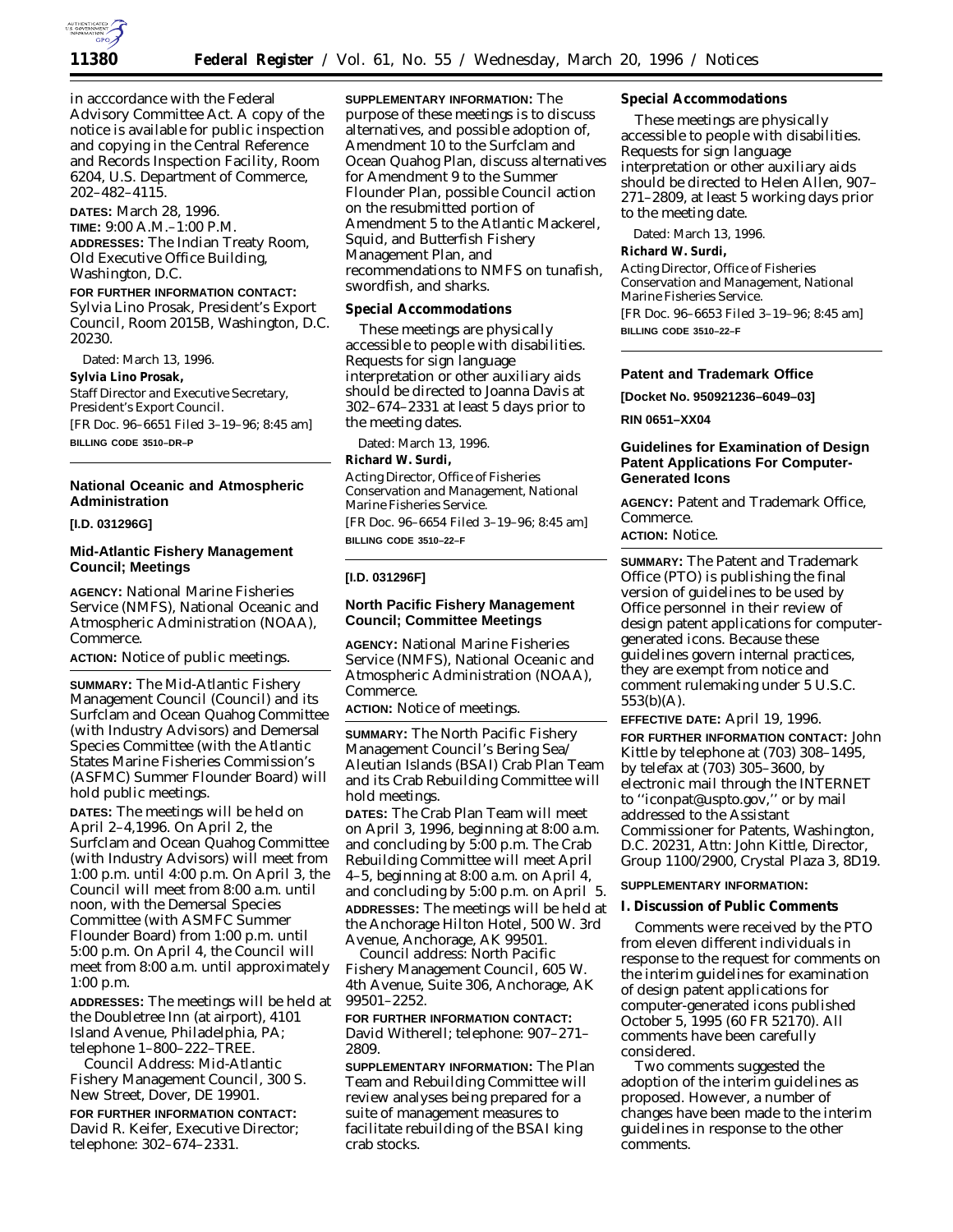One comment suggested that computer-generated icons are not 'ornamental'' designs within the meaning of 35 U.S.C. 171 because they are dictated by purely functional considerations. These guidelines do not address the procedures to be used by PTO personnel in assessing design ornamentality. Compliance with the ornamentality requirement of 35 U.S.C. 171 will be addressed on a case-by-case basis pursuant to prevailing laws, rules, and regulations. In this regard, prevailing case law, such as *Avia Group Int'l, Inc. v. L.A. Gear California, Inc.,* 853 F.2d 1557, 1563 (Fed. Cir. 1988), indicates that a distinction exists between the functionality of an article and the functionality of the design of the article that performs the function. Based on this distinction, the design of a computer-generated icon may not be dictated by the function associated with the computer-generated icon.

Many of the comments suggested that the PTO delete the requirement for a solid line depiction of the article of manufacture on the ground that it is not legally required. The PTO has adopted this suggestion. The final guidelines simply require a depiction of an article of manufacture in either solid or broken lines.

Two comments suggested that the PTO delete any requirement to depict an article of manufacture on the ground that indication of an article of manufacture in the title should be sufficient. This suggestion was not adopted. The depiction of an article of manufacture is necessary to ensure that any design patent covers more than mere abstract, two-dimensional, surface ornamentation.

One comment suggested that the language in the guidelines be amended to clarify that the guidelines satisfy the ''design for an article of manufacture'' requirement of 35 U.S.C. 171. This suggestion has not been followed. Computer-generated icons are designs within the meaning of 35 U.S.C. 171, but must be embodied in an article of manufacture to satisfy the statute. These guidelines are directed to determining whether the icon is embodied in an article of manufacture, not whether it is a design.

One comment suggested that the guidelines be amended to clarify that the drawing must contain a sufficient number of views to constitute a complete disclosure of the appearance of the article as required by 37 CFR 1.152. This suggestion was based on the language in the interim guidelines that a computer-generated icon may be embodied in a portion of computer screen, monitor, or other display panel.

This suggestion has been adopted. See footnote 6.

One comment suggested that the interim guidelines be modified to require the depiction of a central processing unit (CPU). This suggestion has not been adopted. The dependence of a computer-generated icon on a CPU for its existence is not a reason for requiring depiction of a CPU.

One comment suggested deleting the rejection under 35 U.S.C. 112, second paragraph for failure to depict the article of manufacture in solid lines. This suggestion has been adopted. Compliance with 35 U.S.C. 112, second paragraph, will be addressed on a caseby-case basis under the usual laws, rules, and regulations applied to such questions.

One comment suggested that the guidelines include a statement that a portion of a computer screen can be represented by a breakout of a screen portion without screen borders, and some shade lines adjacent to the icon in the breakout portion to indicate a glass surface. The suggestion for a statement regarding a breakout portion was not specifically adopted. However, a statement was added to footnote 6 indicating that the design drawing must meet the requirements of 37 CFR 1.84 which provides for exploded, partial, and sectional views.

One comment suggested that the guidelines include a statement that the characteristic feature statement can be an appropriate invention title and that the title could be repeated as the characteristic feature statement. This suggestion has not been adopted. The characteristic feature statement should describe a particular feature of the design that is considered a feature of novelty or non-obviousness over the prior art. The guidelines already suggest appropriate titles.

One comment suggested that some other form of intellectual property protection would be a more appropriate method of protecting rights in computer-generated icons. The availability of other forms of protection is not grounds for denying design patent protection to computer-generated icons which meet the requirements of section 171.

One comment suggested that the interim guidelines may be construed as substantive rulemaking. The final guidelines have been amended to indicate that they govern the internal operations of the PTO. The guidelines have been developed to assist PTO personnel in their review of design patent applications covering computergenerated icons for compliance with the

''article of manufacture'' requirement of 35 U.S.C. 171.

**II. Guidelines for Examination of Design Patent Applications for Computer-Generated Icons**

The following guidelines have been developed to assist PTO personnel in determining whether design patent applications for computer-generated icons comply with the ''article of manufacture'' requirement of 35 U.S.C. 171.1

## *A. General Principle Governing Compliance with the ''Article of Manufacture'' Requirement*

The PTO considers designs for computer-generated icons 2 embodied in articles of manufacture to be statutory subject matter eligible for design patent protection under section 171. Thus, if an application claims a computergenerated icon shown on a computer screen, monitor, other display panel, or a portion thereof, $3$  the claim complies with the ''article of manufacture'' requirement of section 171.4

## *B. Procedures for Evaluating Whether Design Patent Applications Drawn to Computer-Generated Icons Comply With the ''Article of Manufacture'' Requirement*

PTO personnel shall adhere to the following procedures when reviewing design patent applications drawn to computer-generated icons for compliance with the ''article of manufacture'' requirement of section 171.

1. Read the entire disclosure to determine what the applicant claims as the design 5 and to determine whether the design is embodied in an article of manufacture. 37 CFR 1.71 and 1.152–54.

a. Review the drawing to determine whether a computer screen, monitor, other display panel, or portion thereof, is shown. 37 CFR 1.152.6

b. Review the title to determine whether it clearly describes the claimed subject matter.7 37 CFR 1.153.

c. Review the specification to determine whether a characteristic feature statement is present. 37 CFR 1.71. If a characteristic feature statement is present, determine whether it describes the claimed subject matter as a computer-generated icon embodied in a computer screen, monitor, other display panel, or portion thereof.<sup>8</sup>

2. If the drawing does not depict a computer-generated icon embodied in a computer screen, monitor, other display panel, or a portion thereof, in either solid or broken lines, reject the claimed design under section 171 for failing to